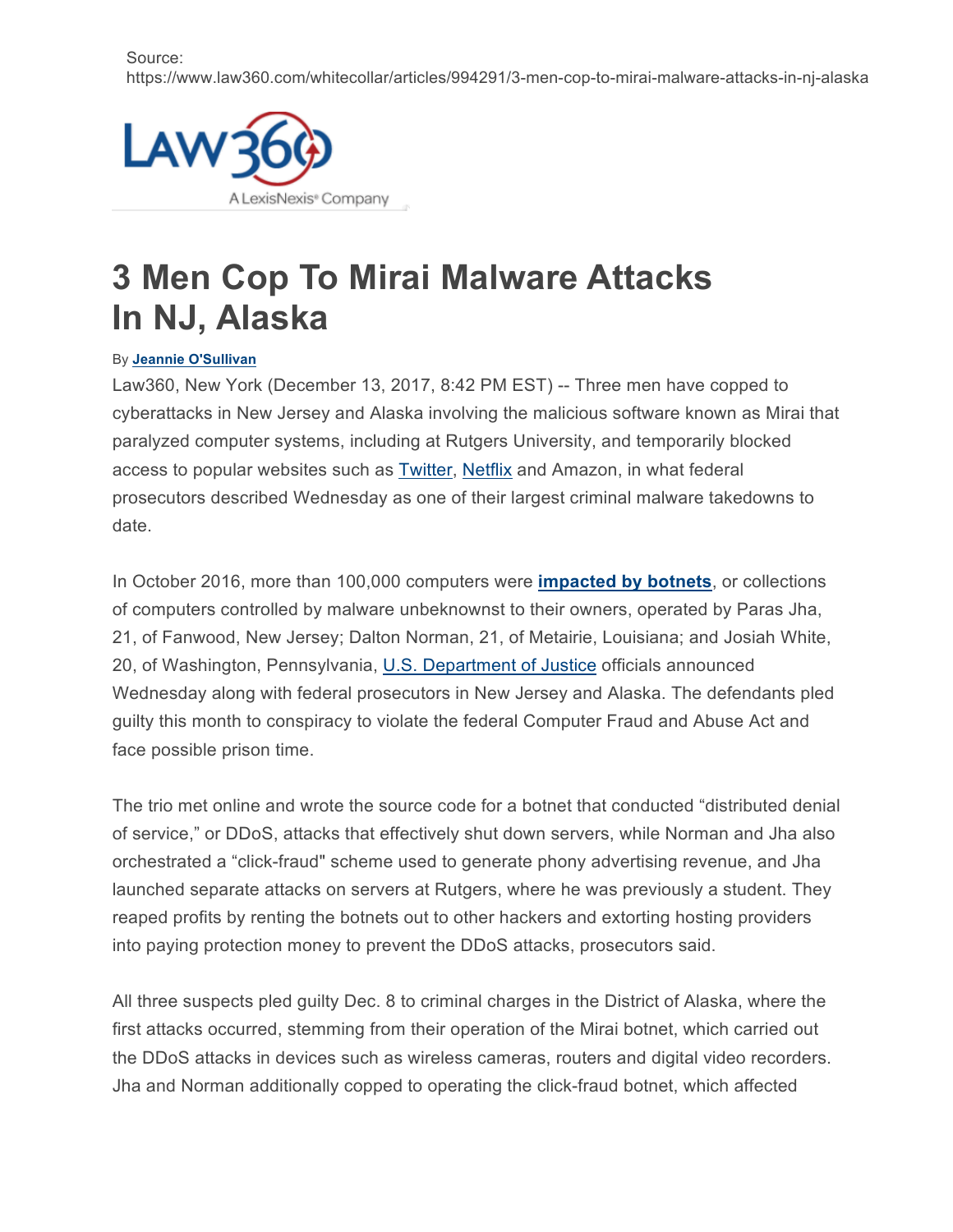mostly home-based internet routers.

On Wednesday, Jha also tendered a guilty plea in the District of New Jersey to executing a series of attacks on the networks of Rutgers University.

"As more and more of our everyday devices become connected to the internet this case brings to light how significant some of these threats against us are," acting Deputy Assistant Attorney General Richard W. Downing of the Criminal Division told reporters during a conference call.

Jha's attorneys, Robert Stahl and Laura K. Gasiorowski of the Law Offices of Robert G. Stahl, said in a statement that their client was remorseful and accepts full responsibility for his actions.

"Paras Jha is a brilliant young man whose intellect and technical skills far exceeded his emotional maturity," the statement said.

An attorney for Norman didn't immediately respond to a requests for comment, and Law360 was unsuccessful in reaching White's public defender.

The Mirai botnet utilized vulnerabilities in victims' devices that allowed the defendants to gain control over them, according to prosecutors. The defendants used it from the summer of 2016 to the fall of that year, when Jha posted its source code on a criminal forum. Other hackers have since used Mirai variants to launch their attacks, prosecutors said.

Jha and Norman operated the click-fraud botnet from December 2016 to February 2017, targeting primarily U.S.-based computing devices such as home internet routers, prosecutors said. The scheme makes it appear that a real user has "clicked" on an advertisement for the purpose of artificially generating revenue.

The Rutgers attacks were carried out between November 2014 and September 2016 and disrupted the university's central authentication server, which facilitated communications among staff, faculty and students regarding assignments and assessments, prosecutors said.

The attacks coincided with midterms, finals and class registration times, according to